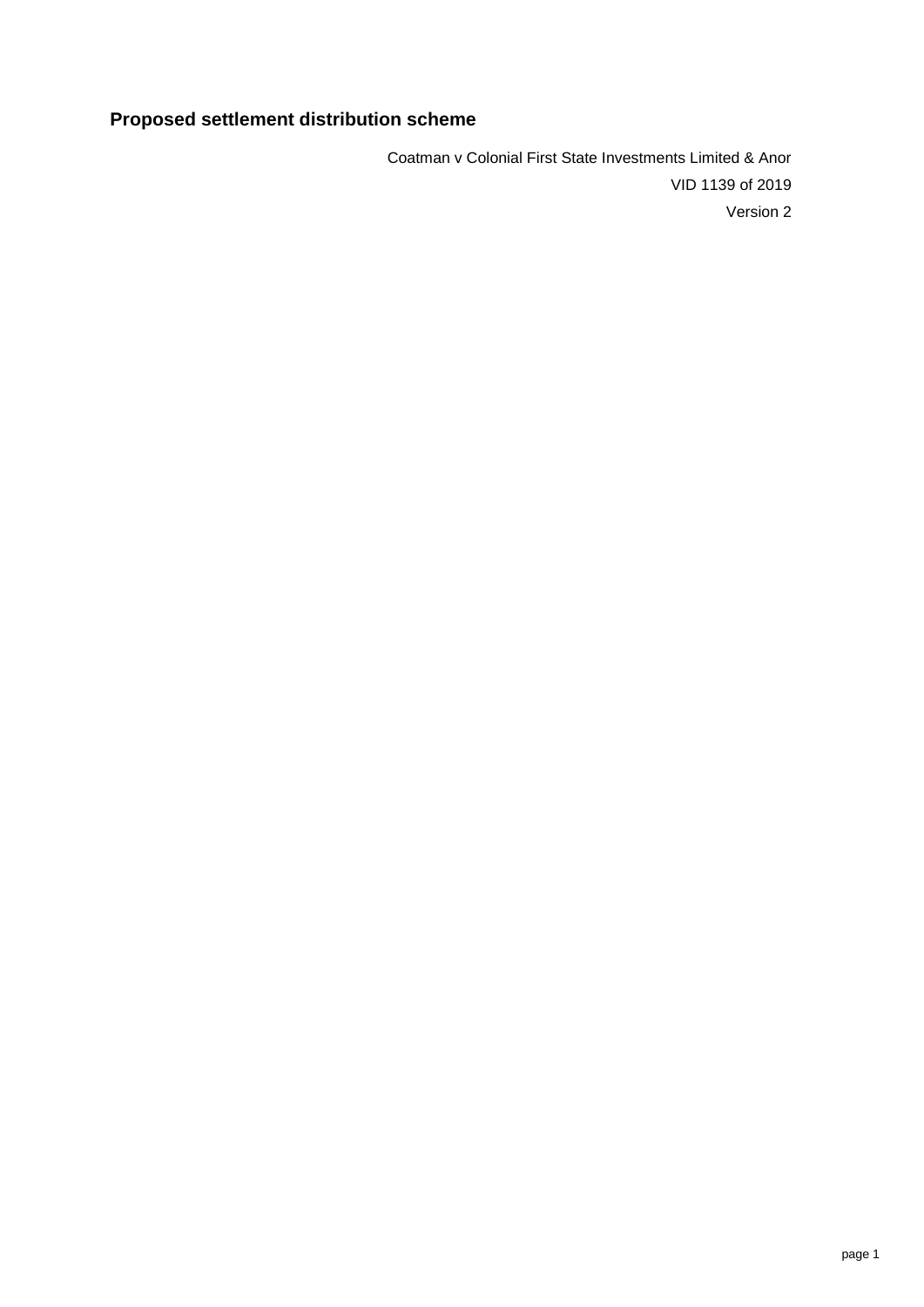#### **BACKGROUND**

- A. On 17 October 2019, Lesley Coatman (the **Applicant**), commenced proceeding VID 1139 of 2019 in the Federal Court of Australia (the **Proceeding**) on her own behalf and on behalf of the Group Members against Colonial First Statement Investments Limited (**Colonial**) and a former director of Colonial.
- B. On 1 April 2022, the parties to the Proceeding executed a Deed of Settlement (**Settlement Deed**) to resolve the claims of the Applicant and Group Members against the Respondents. The proposed settlement as set out in the Settlement Deed is subject to the approval of the Court pursuant to s 33V of the *Federal Court of Australia Act* 1976 (Cth) (the **Act**).
- C. The Settlement Deed provides for Colonial to pay a total settlement amount of \$56.3 million on account of the claims of the Applicant and Group Members, interest and costs (**Settlement Sum**).
- D. The Applicant is represented by Maurice Blackburn. Subject to approval of the Court, Maurice Blackburn will be appointed as Settlement Administrator on the making of orders under s 33V of the Act and from that appointment will then cease to act on behalf of the Applicant.
- E. This Settlement Distribution Scheme sets out the principles (but not the operational mechanics) for the application and distribution of the Settlement Sum to or on behalf of the Group Members, after payment of the Applicant's Approved Costs.
- F. On 27 May 2022, Avanteos Investments Limited (**AIL**) replaced the First Respondent as the trustee of the FirstChoice Fund. On 1 June 2022 AIL was joined as a Respondent to the Proceedings.
- G. On 31 May 2022 and 1 June 2022, the parties to the Proceeding executed an Amending and Accession Deed which is supplemental to the Settlement Deed and sets out the basis upon which AIL agrees to be bound by the terms of the Settlement Deed, as amended.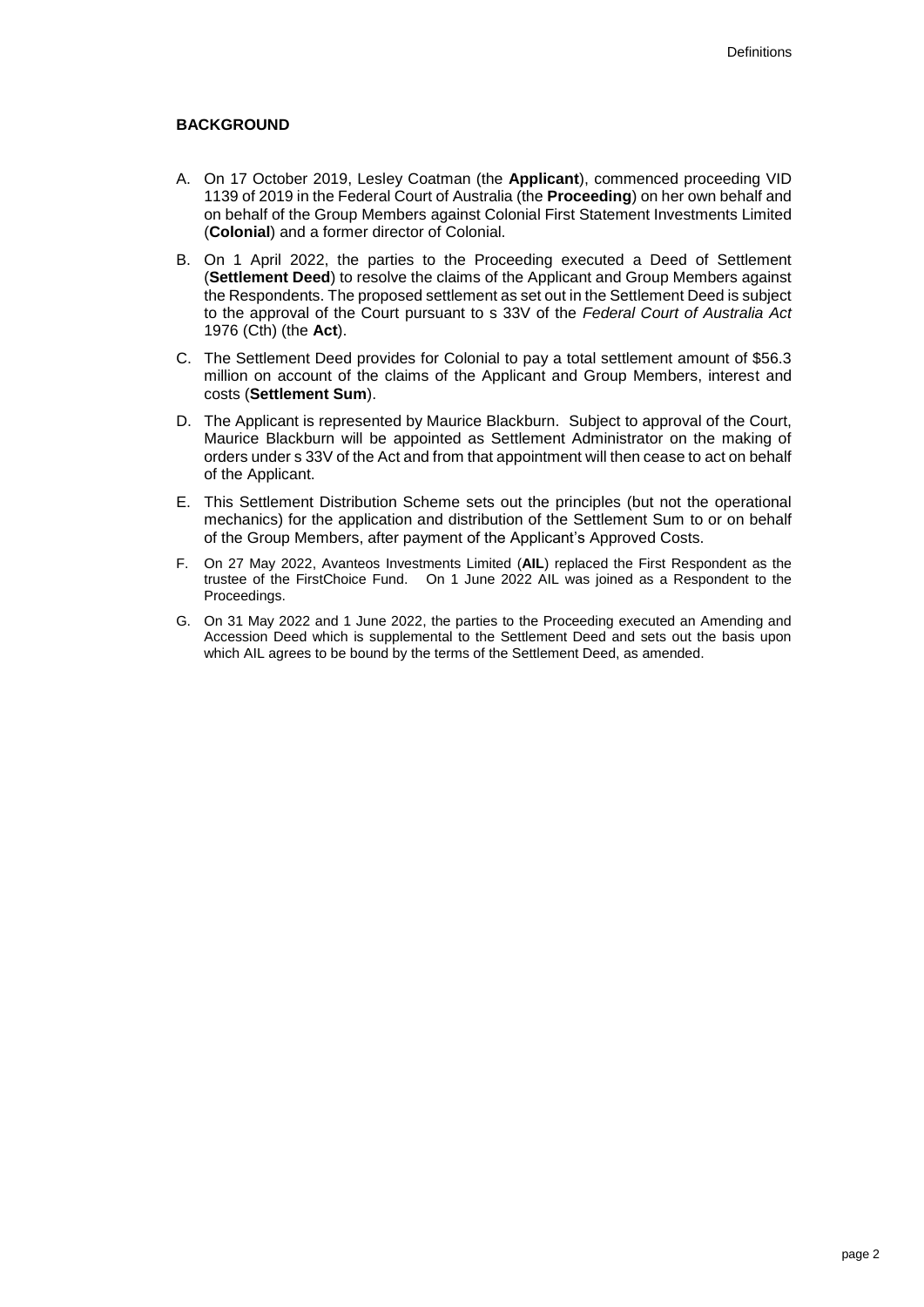#### 1 Definitions

**2FASOC** means the Second Further Amended Statement of Claim in the proceeding filed on 17 March 2022.

**Account Number** means the unique identifier for the account in which the Group Member has or had an interest in the FirstChoice Fund (regardless of whether that account remains active).

**ADA Transfer** has the meaning set out in the Apportionment Formula Definitions in Annexure A.

**AIL** means Avanteos Investments Limited.

**Appeal Period** means the period beginning on the date of the making of the Approval Orders (as defined in the Settlement Deed) and ending 49 days after that date.

**Applicant** means Lesley Coatman.

**Applicant's Approved Costs** means the costs payable to Maurice Blackburn in its capacity as solicitor for the Applicant and/or as Settlement Administrator as approved by the Court and an amount of not more than \$25,000 payable to the Applicant, subject to Court Approval.

**Apportioned Amount** means the amount of the Residual Settlement Sum apportioned to the Applicant and each Transferred Member in accordance with the Apportionment Formula, calculated by the Expert Consultant in accordance with clause [5.](#page-5-0)

**Apportionment Formula** means the formula set out in [Annexure A.](#page-11-0)

**Business Day** means a day on which the banks are open for business in Sydney, NSW other than a Saturday, Sunday or public holiday in Sydney, NSW.

**Cashed Out Group Member** means a Group Member who has cashed out (redeemed or withdrawn) the entire superannuation balance in the account in their name in the FirstChoice Fund.

**Colonial** means Colonial First State Investments Limited.

**Excluded Group Member** has the meaning set out in the Apportionment Formula Definitions in Annexure A.

**Family Law Settlement** means an order or settlement in a *Family Law Act* 1975 (Cth) proceeding or a superannuation agreement within the meaning of Part VIIIB of that Act.

**FCES ADA** means an accrued default amount in the FirstChoice Employer Super product in the FirstChoice Fund.

**FirstChoice Fund** means the Colonial First State FirstChoice Superannuation Trust ABN 26 458 298 557, of which Colonial was the Trustee at all material times until 29 May 2022 and of which AIL is the Trustee from 30 May 2022.

**Group Member** means all persons who:

- (a) are group members in the Proceedings as defined in paragraph 2(a) of the 2FASOC who did not opt out of the Proceeding by 4pm on 31 January 2022 in accordance with orders made by the Court in the Proceeding on 18 November 2021;
- (b) are group members in the Proceedings as defined in paragraph 2(b) or 2(c) of the 2FASOC who did not opt out of the Proceeding by 4pm on 28 February 2022 in accordance with orders made by the Court in the Proceeding on 7 February 2022; and
- (c) are not the 11 group members specified in the list provided to the Court on 30 March 2022 who filed an opt out notice but did so after the deadline, who are deemed to have opted out of the Proceeding in accordance with order 9 of the orders made by the Court in the Proceeding on 6 April 2022.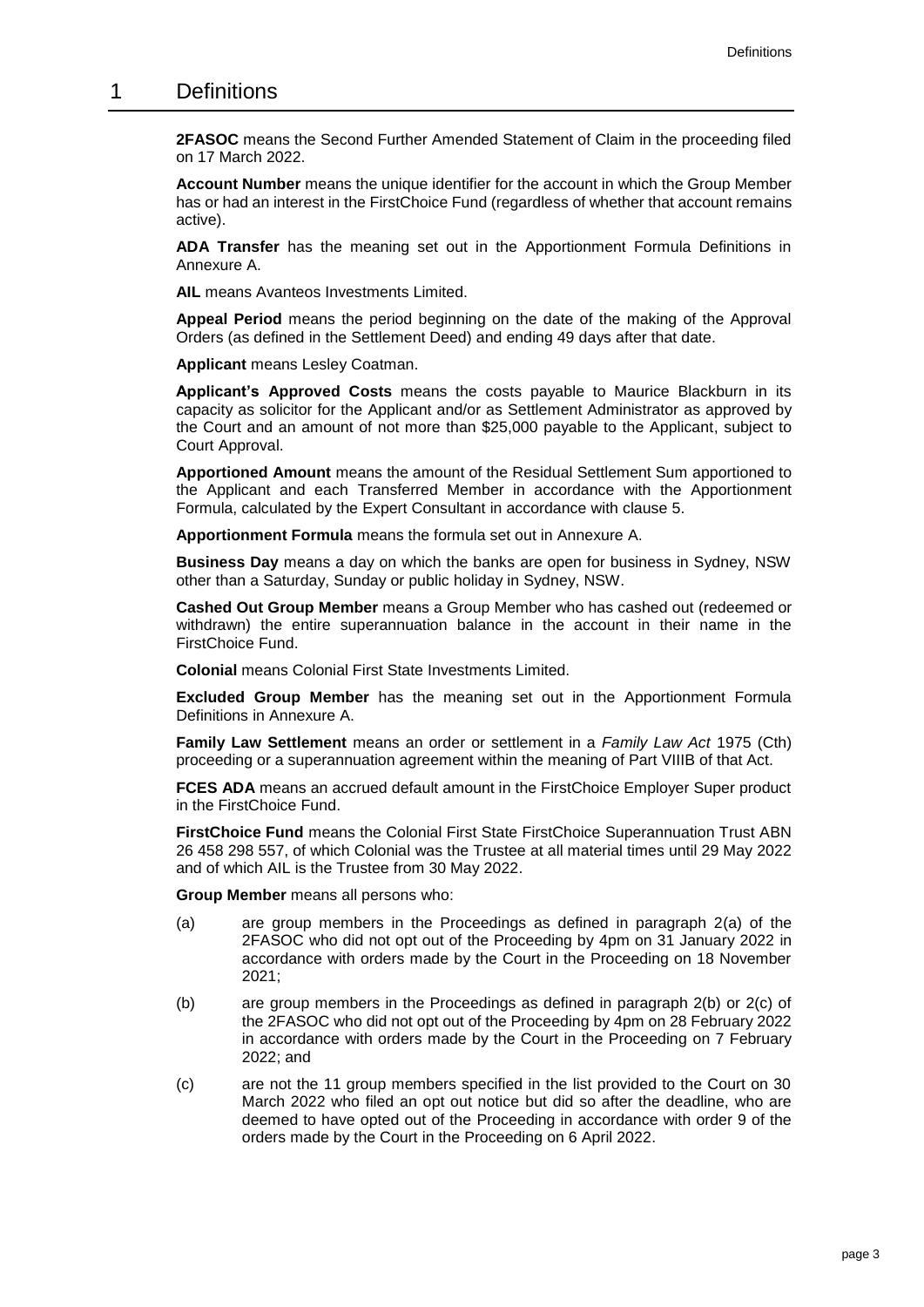**Settlement Account** means an interest bearing controlled money bank account opened by the solicitor for the First Respondent titled "Herbert Smith Freehills OBO Colonial MySuper Account" or similar name.

**Individual Average Notional Apportionment** has the meaning set out in the Apportionment Formula Definitions in Annexure A.

**No Loss Group Members** has the meaning set out in the Apportionment Formula Definitions in Annexure A.

**Payment Amount** means:

- (a) for a Transferred Member who is not deceased and has not been the subject of an order or settlement in a *Family Law Act 1975* (Cth) (**Family Law Act**) proceeding or a superannuation agreement within the meaning of Part VIIIB of the Family Law Act that resulted in the transfer of part of their interest attributable to an FCES ADA that was the subject of an ADA Transfer, 100% of the Apportioned Amount;
- (b) for a Group Member who has received a payment from a deceased Transferred Member's account of all or part of the interest of the Transferred Member attributable to an FCES ADA that was the subject of an ADA Transfer, a proportion of the Apportioned Amount for the deceased Transferred Member equal to the proportion of the deceased Transferred Member's interest in the FirstChoice Fund that the Group Member received (unless the Transferred Member is an Excluded Group Member or a No Loss Group Member, in which case the Payment Amount for that Group Member is \$0);
- (c) for a Transferred Member who has been the subject of an order or settlement in a Family Law Act proceeding or a superannuation agreement within the meaning of Part VIIIB of the Family Law Act that resulted in the transfer of all or part of their interest attributable to an FCES ADA that was the subject of an ADA Transfer to another Group Member, a proportion of the Apportioned Amount for the Transferred Member equal to the proportion of the Transferred Member's interest in the FirstChoice Fund that the Transferred Member retained;
- (d) for a Group Member who is not a Transferred Member and who has been the subject of an order or settlement in a Family Law Act proceeding or a superannuation agreement within the meaning of Part VIIIB of the Family Law Act that resulted in the transfer of all or part of a Transferred Member's interest attributable to an FCES ADA that was the subject of an ADA Transfer to the Group Member, a proportion of the Apportioned Amount for the Transferred Member equal to the proportion of the Transferred Member's interest in the FirstChoice Fund that the Group Member received (unless the Transferred Member is an Excluded Group Member or a No Loss Group Member, in which case the Payment Amount for that Group Member is \$0).

**Proceeding** means proceeding VID 1139 of 2019 commenced on 17 October 2019 in the Federal Court of Australia by the Applicant on her own behalf and on behalf of the Group Members against Colonial and a former director of Colonial.

**Receiving Fund** means the superannuation fund to which Colonial transferred the superannuation balance in the member account in the name of a Rolled Over Group Member.

**Related Transferred Member** means the Transferred Member to whom a Group Member's entitlement relates pursuant to paragraphs 2(b) and 2(c) of the 2FASOC.

**Remaining Group Member** means a Group Member who still has a member account in their name in the FirstChoice Fund.

**Residual Settlement Sum** means the Settlement Sum less the Applicant's Approved Costs, prior to the deduction of any amount of tax payable by the trustee of the FirstChoice Fund in respect of the Residual Settlement Sum.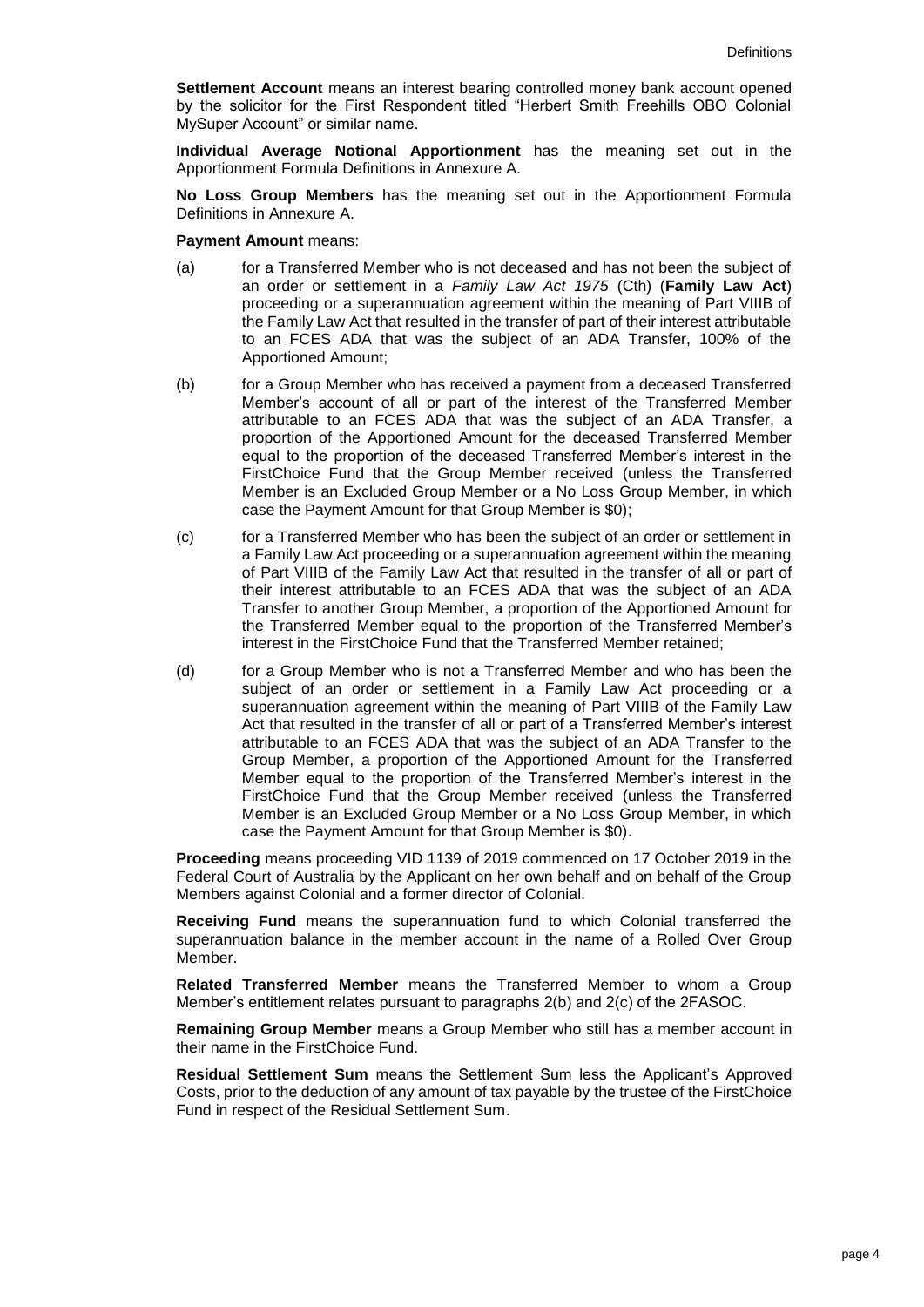**Rolled Over Group Member** means a Group Member who gave instructions to Colonial to roll over the entire balance in the member account in their name in the FirstChoice Fund to another superannuation fund.

**Settlement Administrator** means the person authorised to enforce the Settlement Distribution Scheme on behalf of Group Members.

**Settlement Distributor** means the person or persons or entity or entities appointed to make payments to Group Members to administer the Settlement Distribution Scheme.

**Settlement Sum** means the total settlement amount of \$56.3 million to be paid by Colonial on account of the claims of the Applicant and Group Members, interest and costs.

**Transferred Member** means Group Members in the Proceedings as defined in paragraph 2(a) of the 2FASOC.

**TVP** means a trustee voluntary payment made to the Australian Taxation Office in accordance with the *Superannuation (Unclaimed Money and Lost Members) Act 1999* (Cth).

### 2 Settlement Administrator and Settlement Distributor

- (a) Maurice Blackburn is appointed as the Settlement Administrator.
- (b) Colonial and AIL is each appointed as the Settlement Distributor and each is jointly and severally liable to perform each of the obligations set out in this Scheme.
- (c) The Settlement Distributor will appoint Ernst & Young (or in consultation with the Settlement Administrator, another independent expert consultant) (**Expert Consultant**) to:
	- (1) perform the calculations described in clause [5](#page-5-0) below; and
	- (2) provide a report to the Court confirming that the Residual Settlement Sum has been paid by Colonial in accordance with clause [4\(b\)](#page-5-1) below and that amounts have been credited to superannuation accounts in the names of the Group Members or paid to Group Members or the Australian Taxation Office in accordance with clause [6](#page-7-0) below.
- (d) The Settlement Distributor will report to the Expert Consultant and Settlement Administrator each amount calculated and paid to the Applicant and each Group Member in accordance with clause [6](#page-7-0) below on a three monthly basis and within 10 Business Days of the conclusion of distribution of the Settlement Sum.
- (e) The Settlement Distributor will distribute the Settlement Sum within 12 months of the expiry of the Appeal Period, other than in exceptional circumstances, in which case the Settlement Distributor will report to the Court and the Settlement Administrator on the reasons for the delay and the steps that the Settlement Distributor proposes to take to address it.
- (f) The Settlement Distributor will report to the Court and the Settlement Administrator within 10 Business Days of the conclusion of distributing the Settlement Sum in accordance with clause [8](#page-9-0) below.
- <span id="page-4-0"></span>(g) The Settlement Administrator will within 20 Business Days of the conclusion of distributing the Settlement Sum, apply to the Court for orders dismissing the Proceeding with no order as to costs.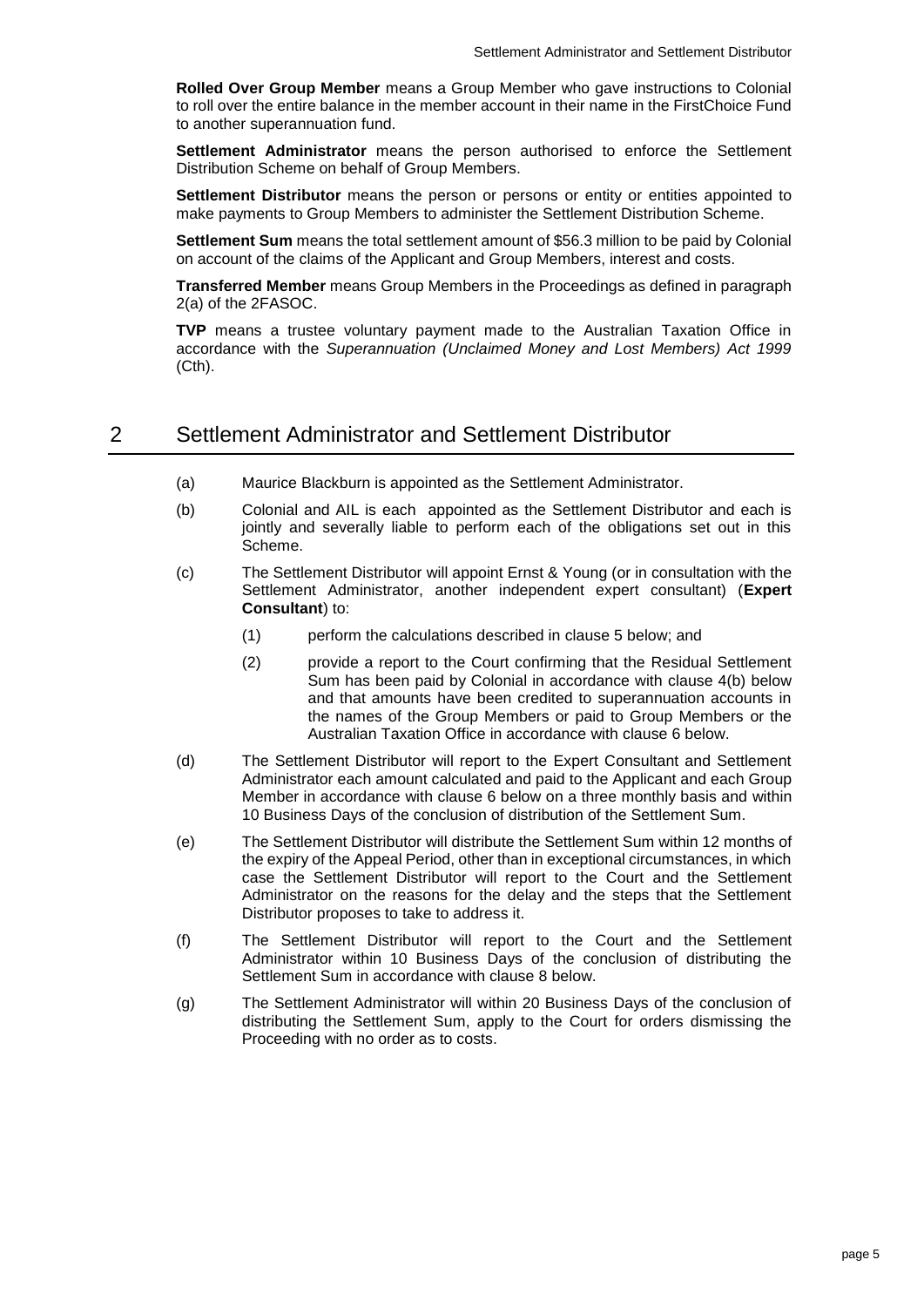### 3 Supervision by the Federal Court

Consistently with Part IVA of the Act, the implementation of this Settlement Distribution Scheme is subject to the Court's supervision and in particular:

- (a) the Settlement Administrator is authorised to enforce this Settlement Distribution Scheme on behalf of Group Members; and
- (b) Notwithstanding (a) above, either the Settlement Administrator or the Settlement Distributor may refer any issues arising in relation to this Settlement Distribution Scheme or its administration for determination to the Court and if so doing must give each other at least 7 days notice of an intention to make such application and serve on the other all documents filed in any such application as soon as practicable after filing;
- (c) the Settlement Administrator is entitled to seek payment of its costs in relation to any such application or reference to the Court (other than in respect of the application contemplated in clause [2\(g\)](#page-4-0) above) including from any remainder of the Residual Settlement Sum or otherwise, subject to the Court's approval.

### <span id="page-5-3"></span>4 Payment of the Settlement Sum

Within 14 days of the Court approving the Applicant's Approved Costs, Colonial will pay:

- (a) the Applicant's Approved Costs to Maurice Blackburn; and
- <span id="page-5-1"></span>(b) the Residual Settlement Sum to the Settlement Account.

The Settlement Sum will not be met from Colonial or AIL's Operational Risk Financial Requirement reserves, or otherwise met from any assets of the FirstChoice Fund.

### <span id="page-5-0"></span>5 Residual Settlement Sum

- (a) The Settlement Administrator will provide the Settlement Distributor with a list of any additional persons which it reasonably believes may be Group Members in the proceedings but are not recorded in the lists of Group Members provided by Herbert Smith Freehills on 21 January 2022, 1 February 2022 and 29 April 2022 as soon as possible after it forms that reasonable belief and in any event, within 7 days of the payment of the Residual Settlement Sum into the FirstChoice Fund. The Settlement Distributor will then conduct reviews of the records of the FirstChoice Fund, and advise the Settlement Administrator within 14 days whether those persons are in fact Group Members.
- <span id="page-5-2"></span>(b) Within 28 days of payment of the Residual Settlement Sum to the Settlement Account, the Expert Consultant will calculate the amount of the Residual Settlement Sum to be apportioned to the Applicant and each Transferred Member in accordance with the Apportionment Formula and provide a report to the Settlement Distributor and the Settlement Administrator setting out:
	- (1) the amount of the Residual Settlement Sum;
	- (2) the amount of any amount of tax payable by AIL in its capacity as trustee of the FirstChoice Fund in respect of the Residual Settlement Sum;
	- (3) for the Applicant and Transferred Members who on the application of the Apportionment Formula are to receive a payment:
		- (A) the name of each such Transferred Member;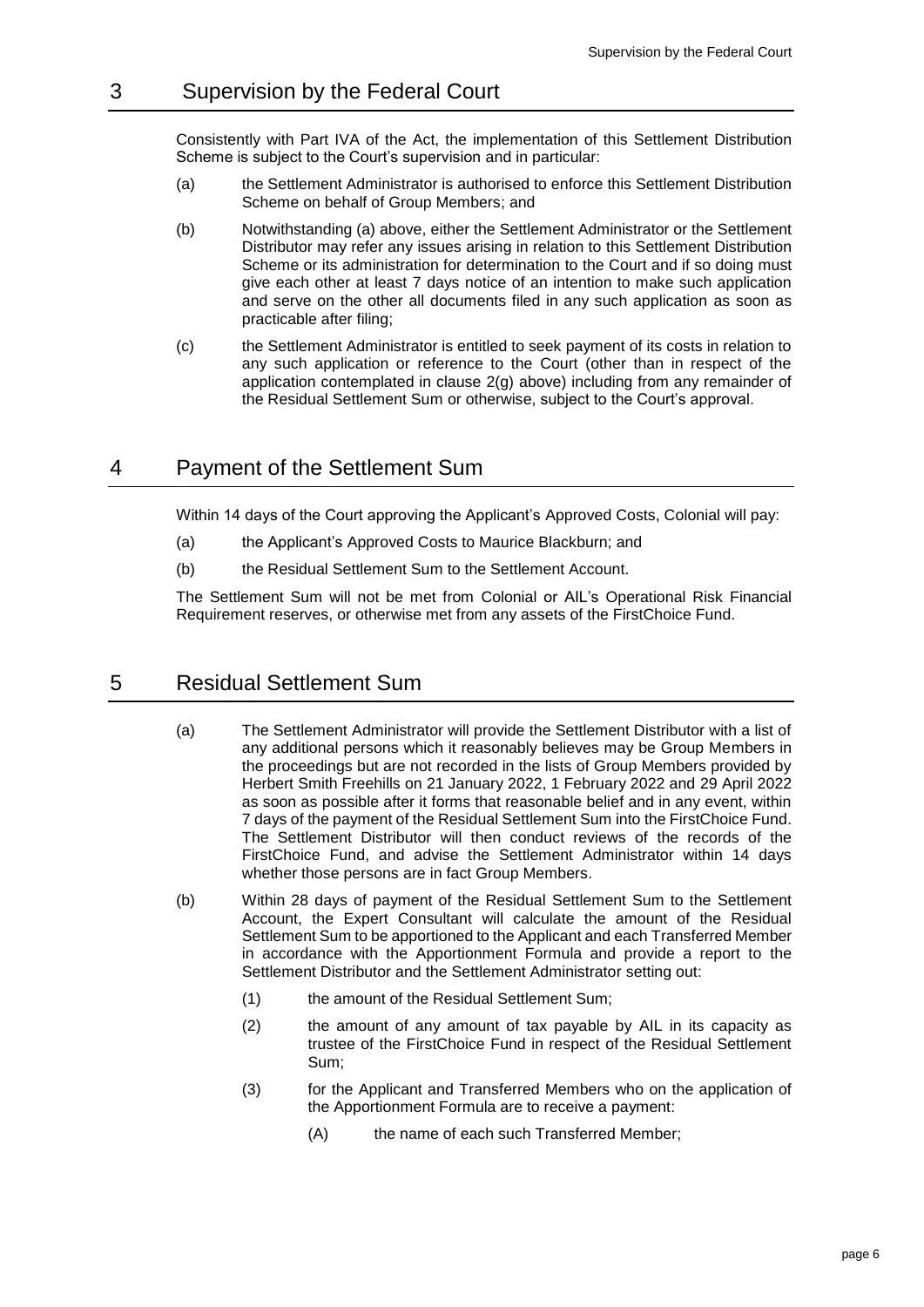- (B) the Individual Average Notional Apportionment for each such Transferred Member;
- (C) the Apportioned Amount for each such Transferred Member;
- (D) the date of birth of each such Transferred Member;
- (E) the Account Number of each such Transferred Member;
- (F) whether the Transferred Member has an active member account in the FirstChoice Fund;
- (G) the default investment option(s) in which the ADA of each such Transferred Member was held prior to the ADA Transfer; and
- (H) the MySuper Lifestage option into which the ADA of each such Transferred Member was transferred on the ADA Transfer;
- (4) for the Applicant and Transferred Members who on the application of the Apportionment Formula are not to receive a payment:
	- (A) the name of each such Transferred Member:
	- (B) the Individual Average Notional Apportionment for each such Transferred Member;
	- (C) whether the Transferred Member is an Excluded Group Member or a No Loss Group Member;
	- (D) the date of birth of each such Transferred Member;
	- (E) the Account Number of each such Transferred Member;
	- (F) the default investment option(s) in which the ADA of each such Transferred Member was held prior to the ADA Transfer; and
	- (G) the MySuper Lifestage option into which the ADA of each such Transferred Member was transferred on the ADA Transfer.
- (c) Within 120 days of payment of the Residual Settlement Sum to the Settlement Account, the Expert Consultant will calculate the amount of the Residual Settlement Sum to be apportioned to each Group Member (who is not a Transferred Member) in accordance with the Apportionment Formula and provide a report to the Settlement Distributor and the Settlement Administrator setting out:
	- (1) For Group Members who are not Transferred Members and who on the application of the Apportionment Formula are not to receive a payment:
		- (A) the name of each such Group Member;
		- (B) the name of the Transferred Member to whom the Group Member's entitlement relates (**Related Transferred Member**);
		- (C) whether the Group Member falls within category 2(b) or 2(c) of the 2FASOC;
		- (D) the Individual Average Notional Apportionment for the Related Transferred Member;
		- (E) whether the relevant Related Transferred Member is an Excluded Group Member or a No Loss Group Member;
		- (F) the date of birth of each such Related Transferred Member;
		- (G) the Account Number of each such Related Transferred Member;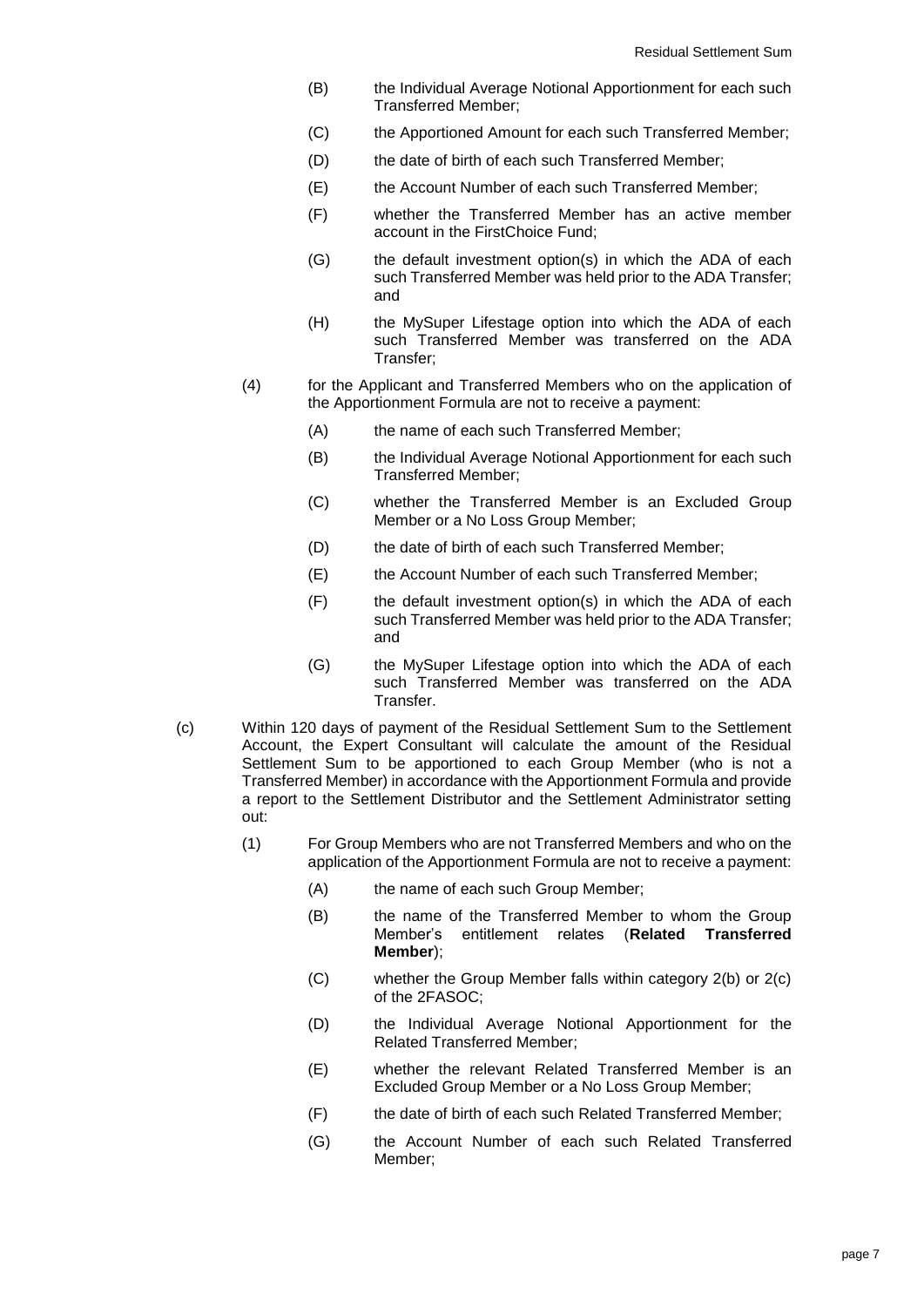- (H) the default investment option(s) in which the ADA of each such Related Transferred Member was held prior to the ADA Transfer; and
- (I) the MySuper Lifestage option into which the ADA of each such Related Transferred Member was transferred on the ADA Transfer.
- (2) For Group Members who are not Transferred Members and who on the application of the Apportionment Formula are to receive a payment:
	- (A) the name of each such Group Member;
	- (B) the name of the Related Transferred Member;
	- (C) whether the Group Member falls within category 2(b) or 2(c) of the 2FASOC;
	- (D) the Payment Amount of each such Group Member;
	- (E) if applicable, the date of birth of the Group Member;
	- (F) if applicable, the Account Number of the Group Member; and
	- (G) whether the Group Member has an active account in the FirstChoice Fund.

#### <span id="page-7-4"></span><span id="page-7-0"></span>6 Allocation to Group Members

- <span id="page-7-5"></span><span id="page-7-3"></span><span id="page-7-2"></span><span id="page-7-1"></span>(a) After receiving the reports referred to in clause [5\(b\)](#page-5-2) and/or 5(c) above and after the end of the Appeal Period, the Settlement Distributor will:
	- (1) pay out of the FirstChoice Fund to the Applicant the Payment Amount (plus any amount of interest earned on the Residual Settlement Sum calculated on a pro rata basis) for the Applicant;
	- (2) pay out of the FirstChoice Fund to each Cashed Out Group Member the Payment Amount (plus any amount of interest earned on the Residual Settlement Sum calculated on a pro rata basis) for that Group Member in accordance with instructions received from the Cashed Out Group Member where the Group Member's account was closed within 12 months of the date of payment or (where the Group Member's account was closed over 12 months before the date of payment) by making a TVP;
	- (3) transfer to the relevant Receiving Fund the Payment Amount (plus any amount of interest earned on the Residual Settlement Sum calculated on a pro rata basis) for each Rolled Over Group Member either in accordance with instructions received from a Rolled Over Group Member where the Group Member's account was closed within 12 months of the date of payment or (where the Group Member's account was closed over 12 months before the date of payment) by making a TVP;
	- (4) adjust its records in respect of the member account in the FirstChoice Fund in the name of each Remaining Group Member by increasing the account balance by the Payment Amount (plus any amount of interest earned on the Residual Settlement Sum calculated on a pro rata basis) for the Relevant Remaining Group Member and acquiring units in the investment option or options in which that account balance is invested in the FirstChoice Fund;
	- (5) pay out of the FirstChoice Fund to each Group Member as defined in paragraph 2(b) of the 2FASOC, the Payment Amount (plus any amount of interest earned on the Residual Settlement Sum calculated on a pro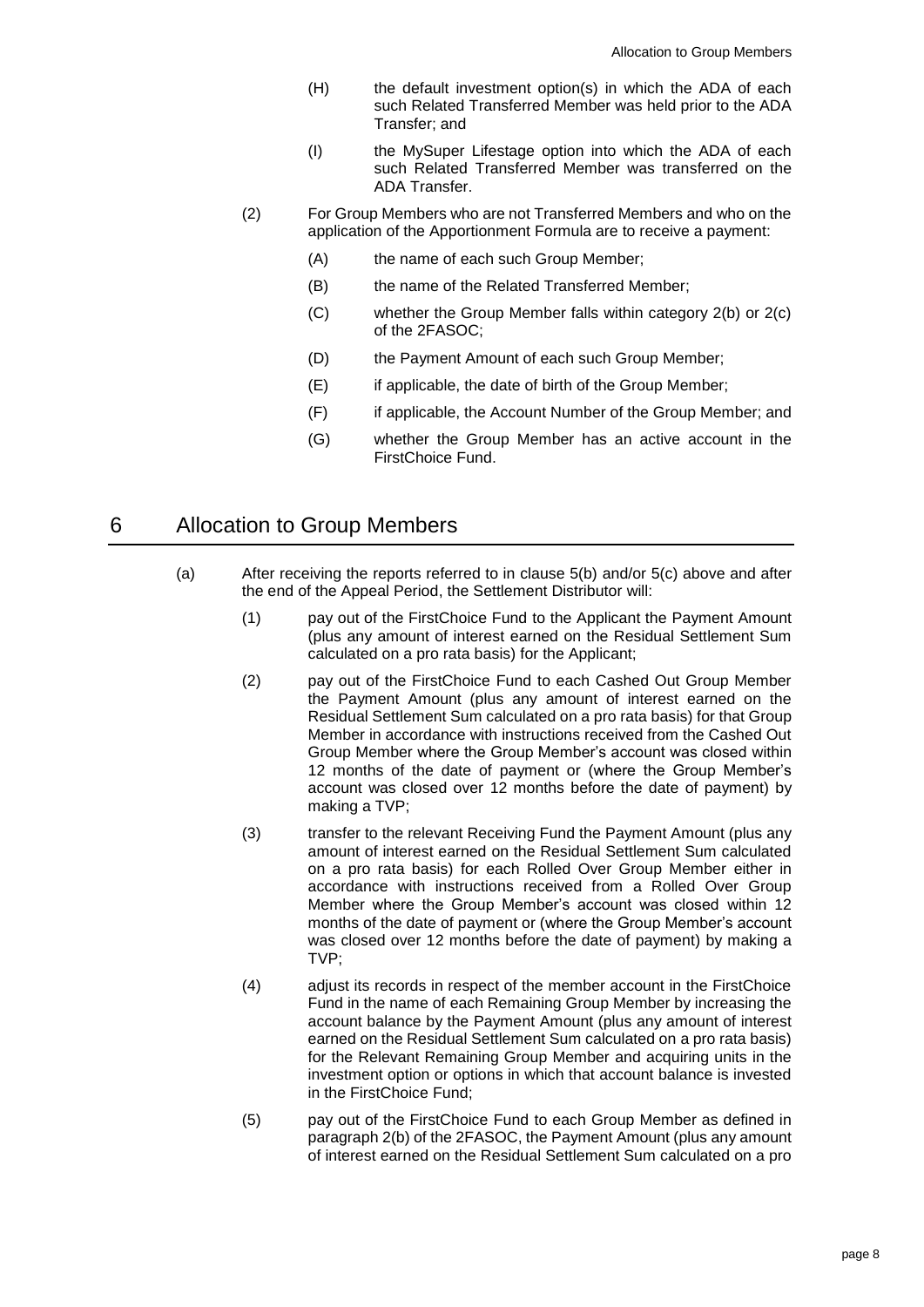rata basis) for that Group Member either in accordance with instructions received in respect of the Group Member where the Group Member's account was closed over within 12 months of the date of payment or (where the Group Member's account was closed over 12 months before the date of payment) by making a TVP;

- <span id="page-8-3"></span><span id="page-8-0"></span>(6) in respect of each Group Member as defined in paragraph 2(c) of the 2FASOC:
	- (A) if such Group Member is a Remaining Group Member, adjust its records in respect of that member account by increasing the account balance by the Payment Amount (plus any amount of interest earned on the Residual Settlement Sum calculated on a pro rata basis) by acquiring units in the investment option or options in which that account balance is invested in the FirstChoice Fund;
	- (B) if such Group Member had, but no longer has, a member account in their name in the FirstChoice Fund, pay or transfer the Payment Amount (plus any amount of interest earned on the Residual Settlement Sum calculated on a pro rata basis) in accordance with [6\(a\)\(2\)](#page-7-1) or [6\(a\)\(3\)](#page-7-2) above as appropriate.
- <span id="page-8-1"></span>(b) If, after attempted distribution of the Payment Amounts (plus any amount of interest earned on the Residual Settlement Sum calculated on a pro rata basis) for Group Members referred to i[n 6\(a\)\(1\)](#page-7-3) to [6\(a\)\(6\)](#page-8-0) above, there remain Payment Amounts which have not been able to be distributed the Settlement Distributor will make TVPs in respect of the undistributed Payment Amounts.
- (c) The Settlement Distributor will make the payments pursuant to [6\(a\)](#page-7-4) and [6](#page-7-0)[\(b\)](#page-8-1) and the acquisition of units pursuant to  $6(a)(4)$  in tranches.
- <span id="page-8-2"></span>(d) Prior to each tranche of payments pursuant to [6\(a\)](#page-7-4) and [6](#page-7-0)[\(b\)](#page-8-1) or acquisitions of units pursuant to [6\(a\)\(4\),](#page-7-5) Colonial will pay to AIL in its capacity as trustee of the FirstChoice Fund an amount equal to the amount to be distributed in that tranche (**Tranche Payment**).
- (e) Within 7 days or as soon as practicable after each tranche of payments or acquisitions of units, the Expert Consultant will provide confirmation in writing that the Tranche Payment has been made by Colonial pursuant to [6\(d\)](#page-8-2) and distributed by AIL in accordance with the instructions of Colonial pursuant to [6\(a\)](#page-7-4) or [6\(b\),](#page-8-1) and within 7 days or as soon as practicable after receiving that confirmation Herbert Smith Freehills will pay to Colonial out of the Settlement Account an amount equal to the Tranche Payment.

# 7 Member communications

- (a) At least 30 days before the distribution of any part of the Settlement Sum, the Settlement Distributor shall provide its proposed communications plan to the Settlement Administrator and the Settlement Administrator shall provide comment on it within 7 days which comments will be taken into account by the Settlement Distributor prior to finalising it. The communications plan will include
	- (1) the type, and nature of the content, of the communications to be made to Group Members;
	- (2) any telephone script or Q&A being used or proposed to be used to respond to telephone enquiries from Group Members;
	- (3) a generic, simple, plain-English explanation of the methodology (including the Apportionment Formula) by which individual Payment Amounts have been calculated and the variables relevant to this (eg, the default investment product and which Lifestages product, and the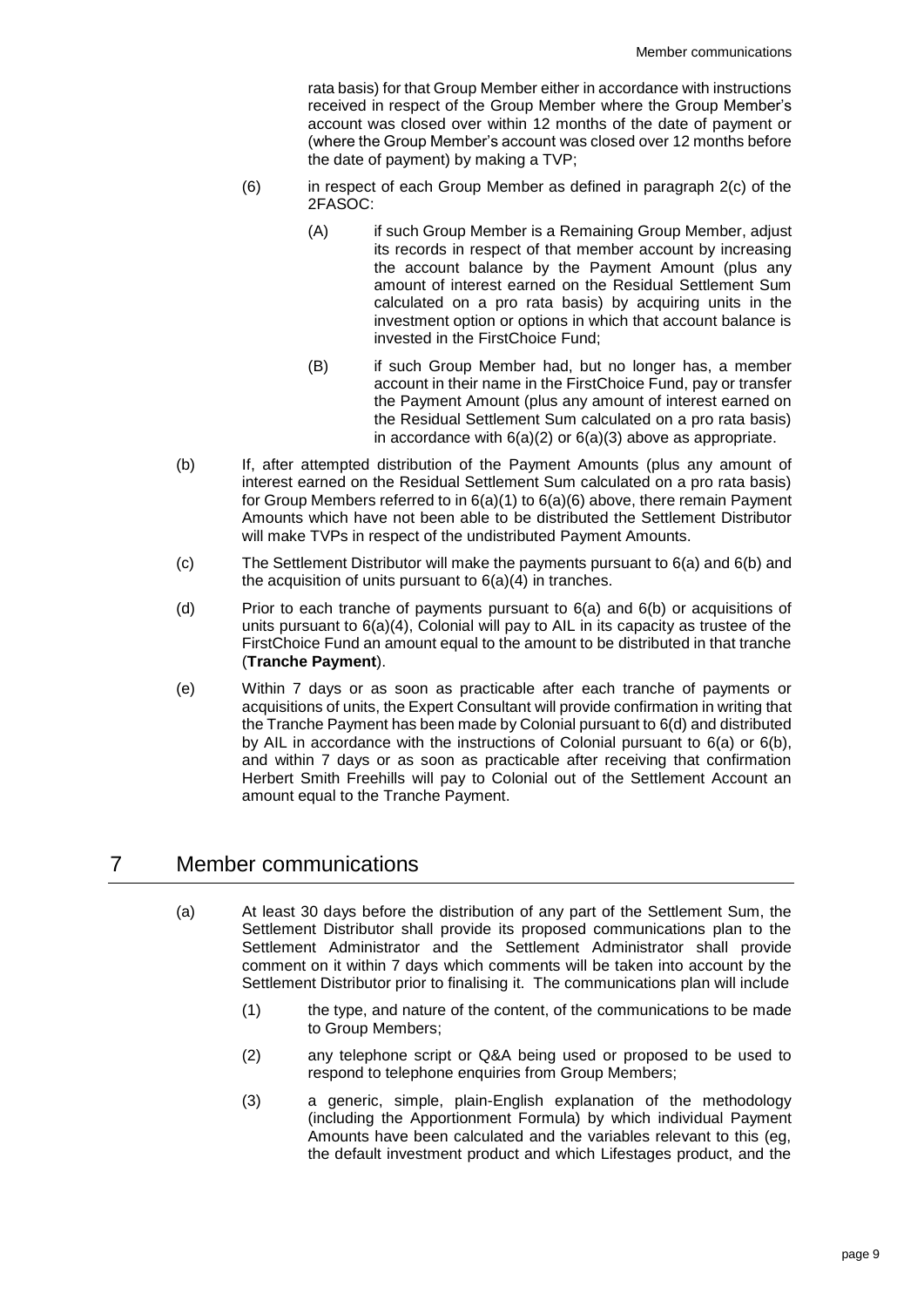relevant time period for the calculation) which can be provided to any Group Member seeking an explanation of the manner in which their individual Apportioned Amount or Payment Amount was calculated.

- (b) The Settlement Distributor will respond as soon as practicable to written or telephone enquiries it receives from Group Members (including Group Members who are not to receive a payment under the Apportionment Formula).
- (c) The Settlement Administrator may refer enquiries from Group Members (including Group Members who are not to receive a payment under the Apportionment Formula) seeking information about the distribution of the Settlement Sum, their individual Apportioned Amount or Payment Amount, or the manner in which payment will be made, to the Settlement Distributor and the Settlement Distributor will respond as soon as reasonably practicable.
- (d) If, in the period until the Residual Settlement Sum is paid in accordance with clause [4,](#page-5-3) the Settlement Distributor is contacted by any Group Member wishing to notify a changed contact email address, physical address or telephone number, the Settlement Distributor will:
	- (1) amend its records accordingly; and
	- (2) ensure that any written communication to the Group Member made after the date on which the Residual Settlement Sum is paid in accordance with clause 4, is sent to the Group Member's amended contact email address or physical address.
- (e) Where a Payment Amount has been credited to an active member account in the FirstChoice Fund in accordance with clause  $6(a)(4)$  or clause  $6(a)(6)(A)$  above, the Settlement Distributor will, on the next periodic member statement for the member in whose name that account is held, identify the amount credited to the member account as a result of the Settlement Distribution Scheme and include a notation on the member statement that the amount credited relates to the distribution of a class action settlement in proceedings *Lesley Coatman v Colonial First State Investments Limited* (Federal Court of Australia proceeding VID 1139 of 2019).
- (f) The Settlement Distributor will communicate with each Group Member who does not have an active member account in their name in the FirstChoice Fund by postal or email communication to their last known address held by the Settlement Distributor to inform them of their entitlement to receive the Payment Amount pursuant to the distribution of a class action settlement in proceedings *Lesley Coatman v Colonial First State Investments Limited* (Federal Court of Australia proceeding VID 1139 of 2019 and the means by which the Payment Amount has been paid. For the avoidance of doubt, such communications will only be made where a Group Member has been paid a Payment Amount and will be made within 30 days of the date of payment.

# <span id="page-9-0"></span>8 Reporting by the Settlement Distributor

- (a) The Settlement Distributor shall, at three monthly intervals after the commencement of distribution of the Settlement Sum, report to the Settlement Administrator and the Expert Consultant on the following matters:
	- (1) the total quantum of Payment Amounts distributed to Group Members in the preceding three months;
	- (2) the dates on which payments were made to Group Members, and the quantum of the payments made on each date and the number of Group Members paid on each date;
	- (3) the number of payments made:
		- (A) in cash;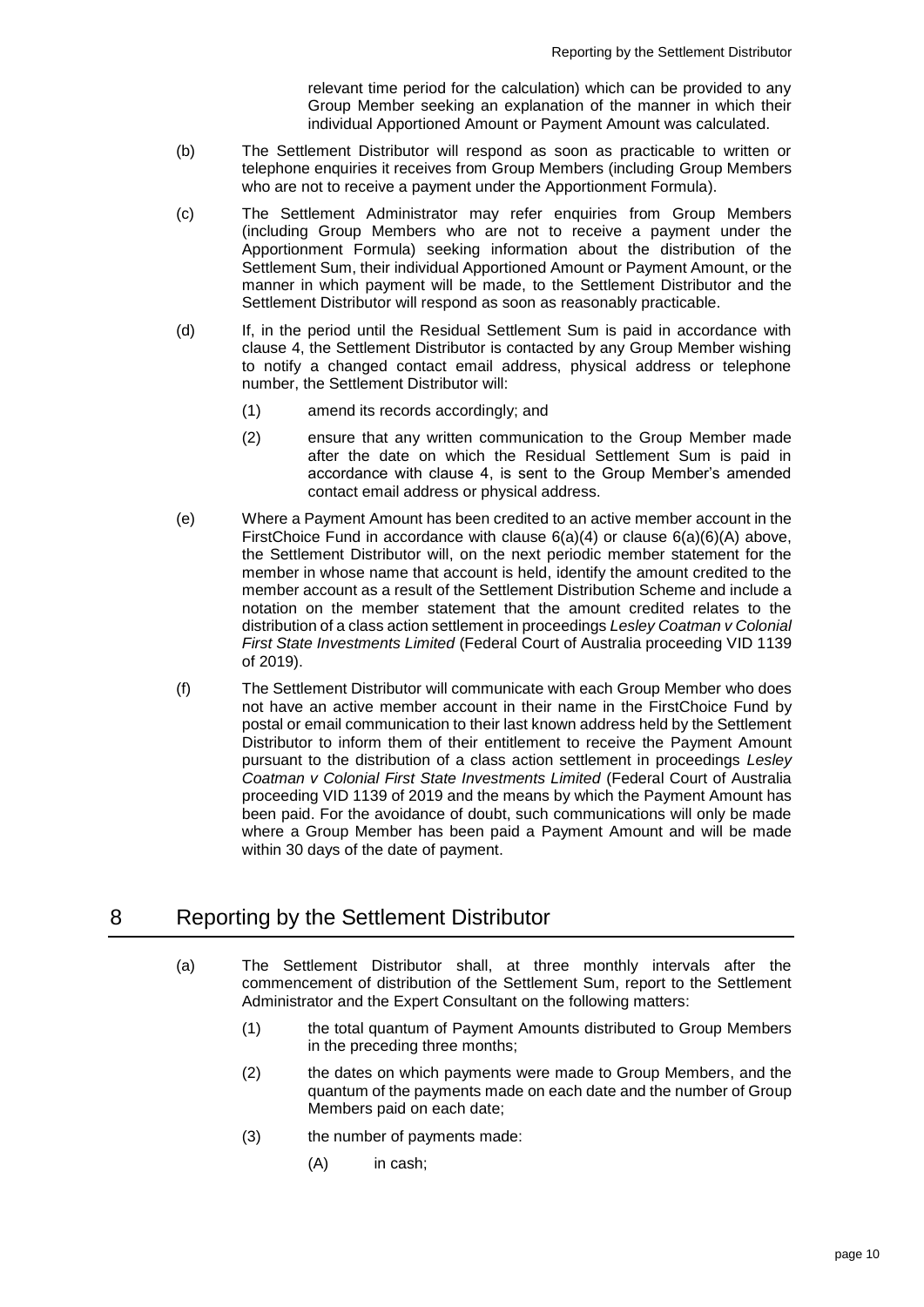- (B) into an account in the FirstChoice Fund;
- (C) into an account in another superannuation fund; and
- (D) by a TVP;
- (4) any other relevant matter as determined by the Settlement Distributor.
- <span id="page-10-2"></span><span id="page-10-1"></span><span id="page-10-0"></span>(b) The Settlement Distributor's report to the Court at the conclusion of the distribution of the Settlement Sum shall identify the following matters:
	- (1) the Residual Settlement Sum;
	- (2) the total quantum of Apportioned Amounts calculated by the Expert Consultant in accordance with clause [5\(b\);](#page-5-2)
	- (3) the total quantum of Payment Amounts distributed to Group Members;
	- (4) if the amounts in subclauses  $8(b)(2)$  $8(b)(2)$  $8(b)(2)$  and  $8(b)(3)$  $8(b)(3)$  differ, an explanation for this;
	- (5) the amounts representing the highest, lowest, mean and median payments to Group Members;
	- (6) the number of Group Members to whom a payment was made including:
		- (A) whether the payment was made in cash;
		- (B) whether the payment was made into an account in the FirstChoice Fund;
		- (C) whether the payment was made into an account in another superannuation fund; and
		- (D) whether the payment was made by a TVP;
	- (7) the number of Excluded Group Members;
	- (8) the number of No Loss Group Members;
	- (9) the dates on which payments were made to Group Members and the quantum of the payments made on each date and the number of Group Members paid on each date;
	- (10) an explanation of the nature of any written communications made to Group Members in relation to the distribution of the Settlement Sum, and when and by what means those communications were made;
	- (11) any other relevant matter as determined by the Settlement Distributor.

### 9 Role of AIL

For the avoidance of doubt:

- (a) AIL, in its capacity as trustee of the FirstChoice Fund on and from 30 May 2022, will act together with Colonial as the Settlement Distributor pursuant to the terms of this Settlement Distribution Scheme; and
- (b) AIL is subject to the control and direction of the Federal Court with respect to its role set out in this Settlement Distribution Scheme.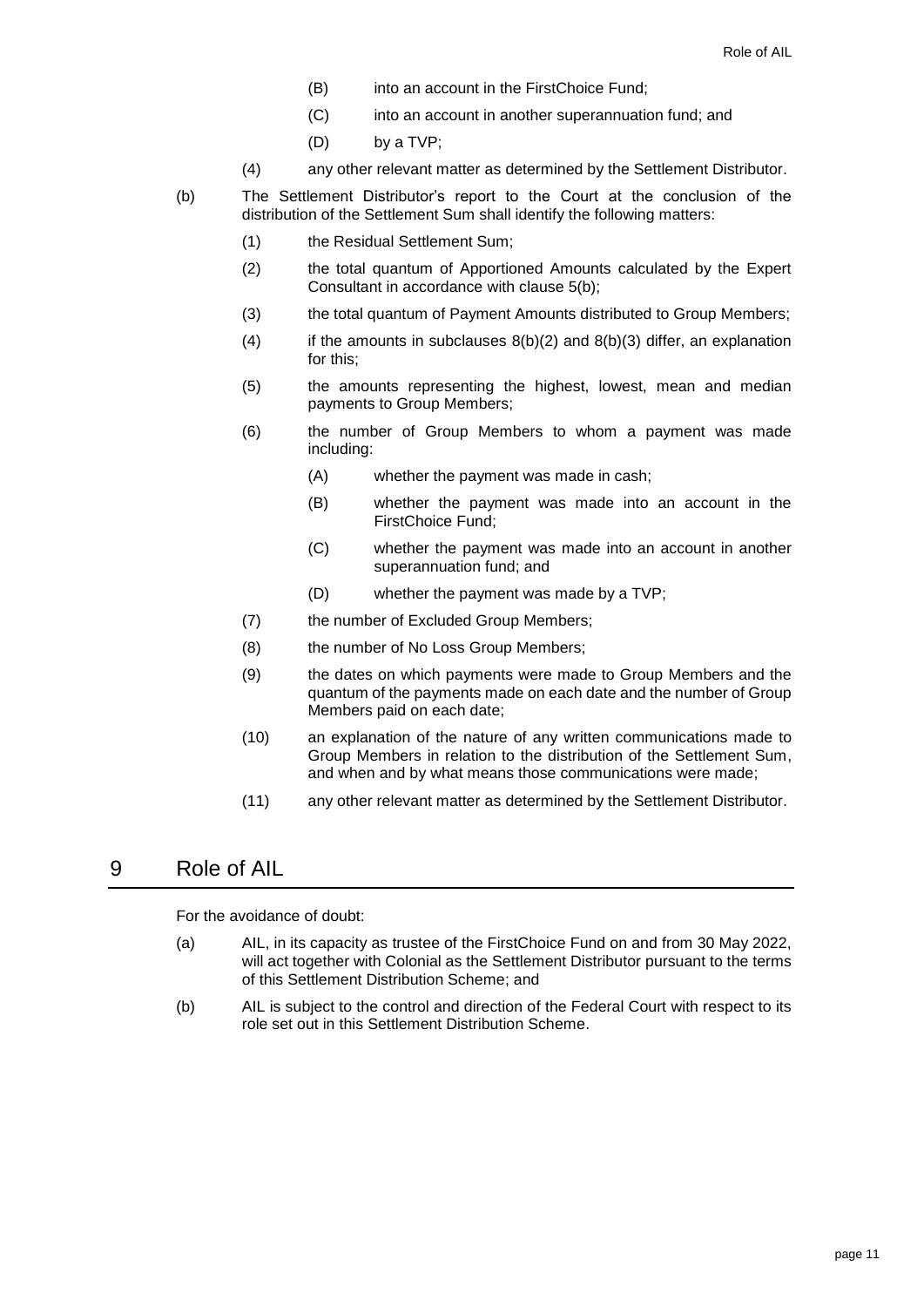#### <span id="page-11-0"></span>**Apportionment Formula definitions**:

- **Actual ADA Transfer Date** means, in respect of a Member Account, the date that the ADA Transfer actually occurred.
- **ADA Transfer** means, in respect of a Member Account, the transfer of Accrued Default Amounts in that account by Colonial to a MySuper Product.
- **Aggregate Average Notional Apportionment** means the sum of each Individual Average Notional Apportionment for all Transferred Members other than No Loss Group Members and Excluded Group Members.
- **Difference Calculation** means, in respect of the Member Account in a Transferred Member's name:

T - A

where

- T is the balance that would have been in that account as at the Actual ADA Transfer Date in respect of that Member Account had the ADA Transfer in respect of that account occurred on an earlier date (being a date in the period 1 July 2015 to 31 December 2015), applying the Ross Report Methodology; and
- A is the actual balance in that account as at the Actual ADA Transfer Date in respect of that Member Account.
- **Excluded Group Member** means any Transferred Member for whose Individual Average Notional Apportionment is greater than \$0 and less than \$20.00. All amounts attributable to Excluded Group Members will be distributed among the Group Members who are not Excluded Group Members or No Loss Group Members.
- **Individual Average Notional Apportionment** means, in respect of each individual Transferred Member, the sum of the Difference Calculations in respect of the Member Account in that Transferred Member's name for each day in the period from 1 July 2015 to 31 December 2015 (inclusive), divided by the number of days in that period.
- **Member Account** means an account in the FirstChoice Fund in the name of a Transferred Member.
- **No Loss Group Members** means any Transferred Member for whose Individual Average Notional Apportionment is equal to or less than \$0.
- **Ross Report Methodology** means the expert report of Mr Andrew Ross dated 26 February 2021 and filed by the Applicant in the Proceeding which, in general terms, calculates loss as the difference between a counterfactual ADA balance, being what the ADA balance would have been if it had been transferred to the relevant MySuper investment option prior to the date on which the ADA balance was actually transferred, on any date prior to the date of actual transfer, taking into account:
	- (1) the investment returns achieved by the relevant MySuper investment option compared against the investment returns of the default investment option;
	- (2) the actual costs and fees (including insurance premiums) paid by the member; and
	- (3) the actual rebates and adjustments received by the member.